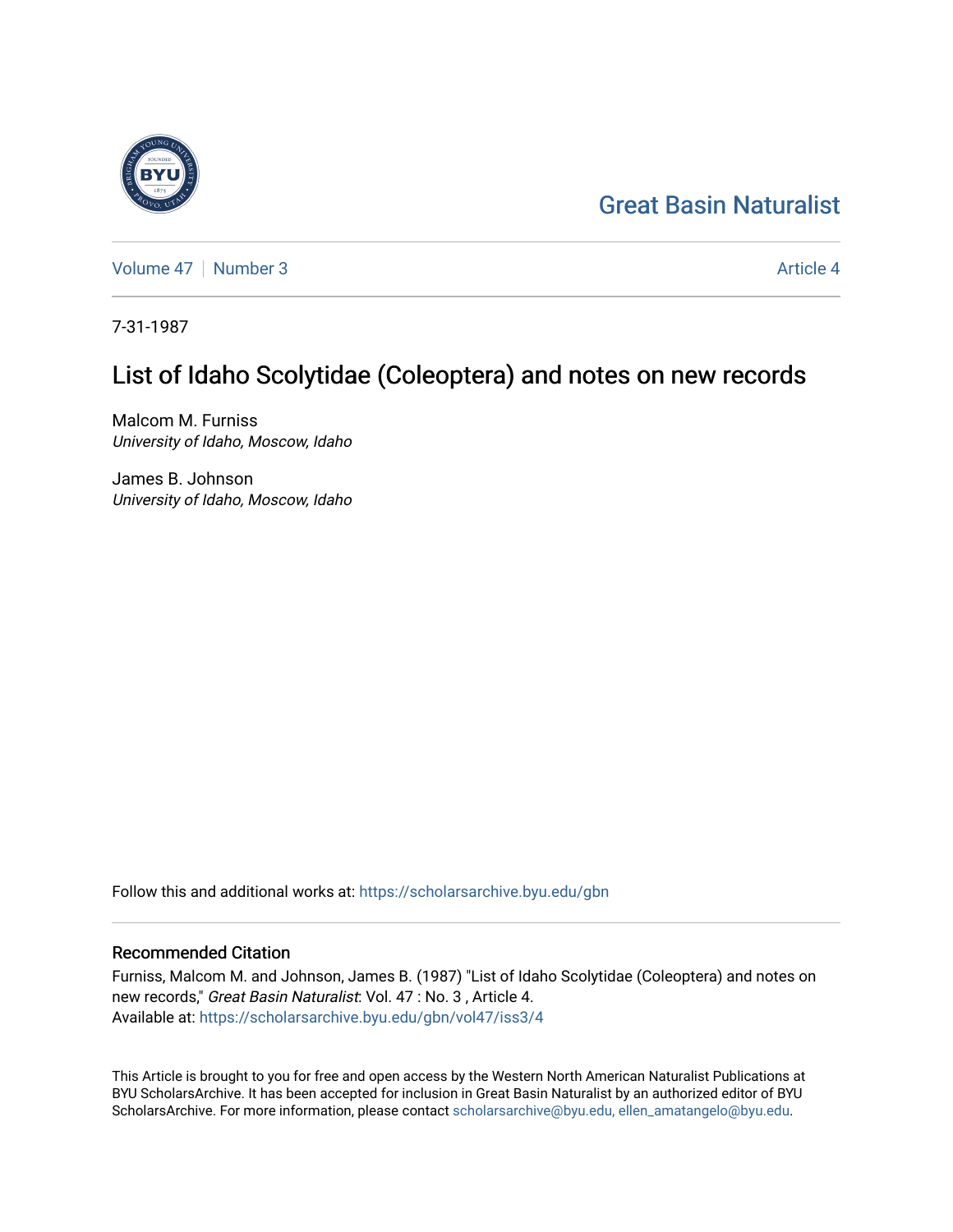## LIST OF IDAHO SCOLYTIDAE (COLEOPTERA) AND NOTES ON NEW RECORDS'

Malcolm M. Furniss<sup>2</sup> and James B. Johnson<sup>2</sup>

ABSTRACT.—Reported are 105 species of Scolytidae (Coleoptera) from Idaho. About one-third of these are rarely collected, of which 22 species are known from <sup>a</sup> single locality each. Twelve species reported from Idaho for the first time are: Carphoborus carri Swaine, C. sansoni Swaine, Phloeosinus hoferi Blackman, Conophthorus monophyllae Hopkins, Dryocoetes betulae Hopkins, Ips confusus (LeConte), Pityophthorus absonus Blackman, P. aquilus Blackman, P. blandus Blackman, P. deletus LeConte, P. scalptor Blackman, and Xyleborinus saxeseni (Ratzeburg). Significant extensions of the known distributions in Idaho are reported for seven other scolvtids: Alniphagus aspericollis (LeConte), Dendroctonus murrayanae Hopkins, Phloeotribus lecontei Schedl, Procryphalus mucronatus (LeConte), Trypophloeus populi Hopkins, Xylcborus dispar (Fabricius), and X. intrusus Blandford. Xyleborus dispar especially needs study in anticipation that it may become increasingly important in Idaho fruit trees and other woody plants including ornamentals and shade trees.

Idaho has an abundance of trees and shrubs that can serve as scolytid hosts, but the scolytids of Idaho have not been surveyed systematically to determine the total number of species, their specific hosts, and their dis tributions within the state. Such information is fundamental to the orderly development of the natural history of this region and will facili tate scolytid research. For example, the genus Dendroctonus contains several of our most abundant and destructive species (e.g., D. ponderosae Hopkins) and one of the least abundant and least destructive (D. murrayanae Hopkins). By knowing where D. murrayanae occurs, it can be studied and the circumstances that keep it from becoming abundant may prove important in managing species that are sometimes damaging.

Since 1984 we have compiled <sup>a</sup> comprehensive list of Idaho scolytids from literature, mu seum specimens, and our own field collections. This task was stimulated by the recent availabilitv of the works of R. L. Furniss and V. M. Carolin (1977), D. E. Bright, Jr. (1981), and, especially, S. L. Wood's monograph on North American bark and ambrosia beetles (1982).

Twenty-two Idaho species are represented by only single specimens or localities. Additional species doubtless occur in Idaho but have not yet been found or reported, and some exotic species may find their way here in the future, either to settle quietly into their new niches or to attain importance in orna mentals, fruit trees, or forests. So, the list will likely change as our work continues.

Besides the list of 105 species and their abundance, we present notes on 12 species reported from Idaho for the first time and major range extensions within Idaho for 7 other species. All measurements of host material are in metric units, including distances from landmarks, although the latter are in variably in miles on labels of pinned museum specimens. Names of collectors are given as per labels or as stated in the literature. The numbers of known pinned adult specimens follow the collection data. Specimens deposited in the University of Idaho, William F. Barr Entomological Museum, are designated UI-WFBM. Known repositories of others are abbreviated as follows:  $SLW = S$ . L. Wood Collection, Brigham Young University, Provo, Utah; WSU = Washington State University, Pullman, Washington; CNC = Canadian National Collection, Ottawa, Ontario, Canada. In other cases, we cite the literature from which we acquired the record.

#### SPECIES NEWTO IDAHO

## Subfamily Hylesininae

## Carphoborus carri Swaine

<sup>&</sup>lt;sup>1</sup>University of Idaho Agricultural Experiment Station Research Paper No. 8733.

<sup>&</sup>lt;sup>2</sup>Department of Plant, Soil and Entomological Sciences, University of Idaho, Moscow, Idaho 83843.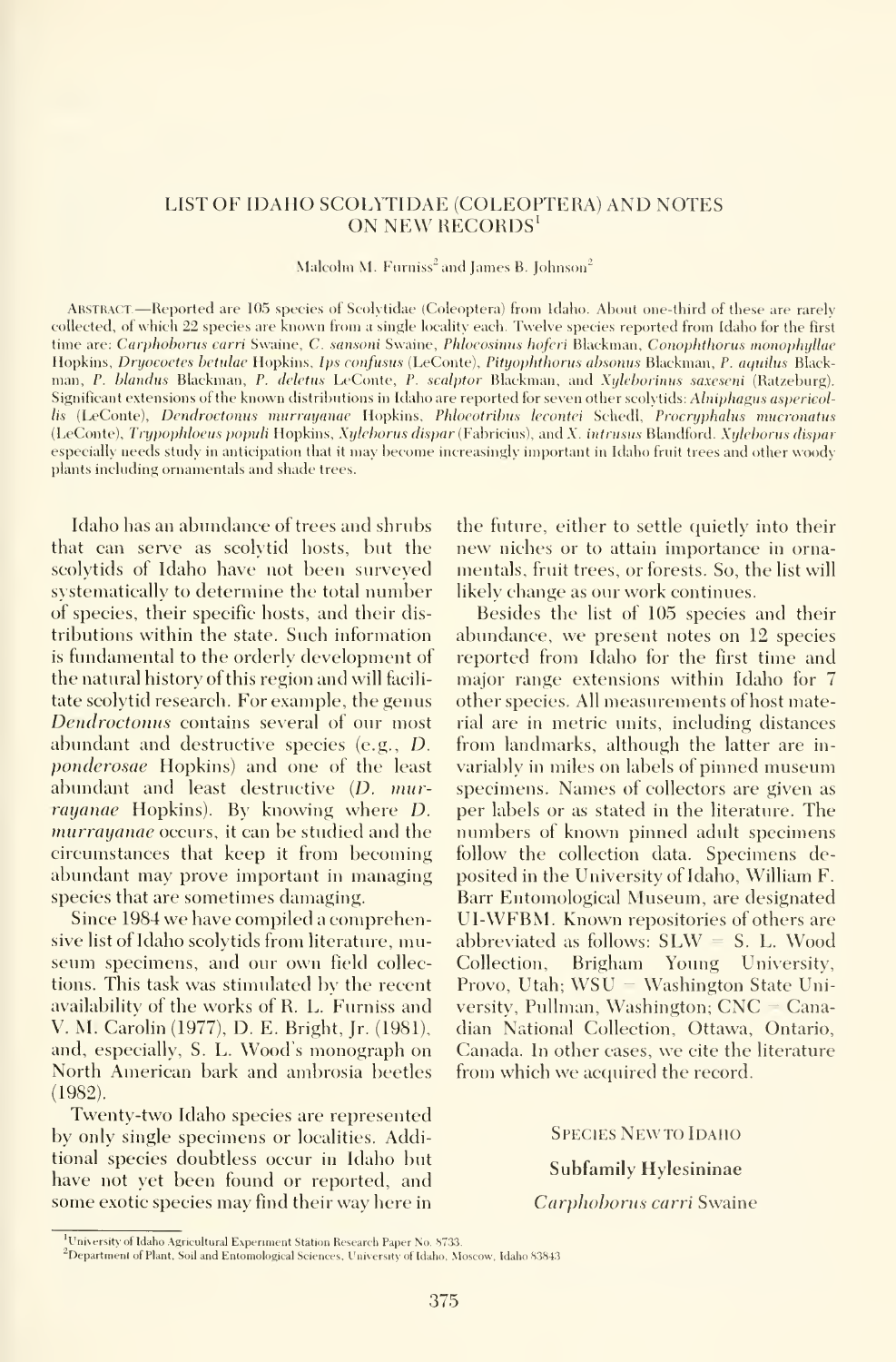Type LOCALITY: Edmonton, Alta., Canada. Biology: Unstudied. Polygynous; breeds in relatively dry, dead bark of boles of small, suppressed spruces and unthrifty, lower branches of living trees. Galleries deeply score the wood (Wood 1982). DISTRIBUTION AND NOTES: CANADA: Alta., Man., New Brun., NWT, Yuk.; USA: Alas., Mont., S. Dak., Wyo., IDAHO: North shore of Henrys Lake, Fremont Co., 21-VII-1985, Picea glauca, M. M. Furniss and J. B. Johnson (19 9, <sup>17</sup> d UI-WFBM). A southernmost population of white spruce, *Picea glauca* (Moench) Voss, grows on boggy ground along the north shore of Henrys Lake. The trees may be hybrids ofwhite and Engelmann spruce. Five C. carri new adults were taken from a lower branch of a recently dead, standing tree that was <sup>50</sup> cm diameter and <sup>37</sup> m tall.

#### Carphoborus sansoni Swaine

TYPE LOCALITY: Banff, Alta., Canada. BIOLogy: Unstudied. Polygynous; breeds in bark of the bole of unthrifty, suppressed seedlings and in unthrifty, shaded-out branches of large, living, standing trees (Wood 1982). Distribution AND NOTES: CANADA: Alta.; USA: Colo., Ore., Ut., Wyo., IDAHO: Emigration Campground, <sup>24</sup> km W of Montpelier, Bear Lake Co., 24-VII-1984, Picea engehnannii, M. M. Furniss and J. B. Johnson. (1 UI- WFBM). Collected from <sup>a</sup> shaded-out limb on a wind-thrown tree.

## Phloeosinus hoferi Blackman

Type locality: Ute Pass, Colo. BiologY: Unstudied. Monogynous. Infests bark of small branches and twigs of dying trees (Wood 1982). Distribution and notes: CANADA: B.C.; USA: Ariz., Calif., Colo., Nev., N.M., N.Dak., S.Dak., Tex., Ut., Wyo., IDAHO: Two km N of Almo, Cassia Co., 25-VII-1984, Juniperus osteosperma, M. M. Furniss and J. B. Johnson (1 UI-WFBM). Reared from <sup>a</sup> 23-cm-diameter felled, limbed tree; probably emerged from branches 2-10 cm diameter. At time of collection (25-VII-1984), mature larvae and pupae were present, but these may have been exclusively P. serratus LeConte, a larger species that was abundant, especially in the trunk.

#### Subfamily Scolytinae

## Conophthorus monophijUae Hopkins

TYPE LOCALITY: Ventura Co., Calif. BIOLogy: Unstudied. In other studied species, the female bores into the cone base in spring at the beginning of the second year of cone growth. The egg gallery extends the length of the cone center. Progeny mature during that summer within the cone and generally over winter there, although in the case of C. pon $derosae$  Hopkins  $(= C.$  lambertianae Hopkins), some adults emerge in the fall and overwinter in the tips of live twigs (R. L. Furniss and V. M. Carolin 1977). DISTRIBU- TION and NOTES: Calif., Nev., Ut., IDAHO: City of Rocks, Cassia Co., 25-VII-1984, Pinus monophylla cones, M. M. Furniss and J. B. Johnson' (12 UI-WBFM, 5 SLW). Attacked cones common, most contained a single beetle, mired and dead in profuse resin ex uded from entrance located at base of cone (i.e., often unsuccessful).

#### Dryocoetes betidae Hopkins

TYPE LOCALITY: Grant Co., Va. BIOLOGY: Unstudied. Polygynous. It infests bark of stumps and the bole and limbs of recently cut and unthrifty trees (Wood 1982). DISTRIBUtion AND NOTES: CANADA: Alta., B.C., Newf., N.B., Ont., Que.; USA: D.C., Fla., La., Me., Mich., Miss., Mont., N.H., N.J., N.Y., Calif., Penn., Va., V.I., Vt., W.Va., Wash., IDAHO: Reeder Bay, Priest Lake, Bonner Co., 6-VIII-1985, Betida papyrifera, M. M. Furniss, J. B. Johnson, and S. J. Cast (13 UI-WFBM). Parents, larvae, and one pupa in phloem of the trunk of a 46-cm-diameter tree toppled by snow in previous winter. Sporadic infestation also noted in 15-cm-diameter basal portion of a tree that had broken off at <sup>3</sup> m height.

#### Ips confusus (LeConte)

Type locality: Southern Calif. BiologY: Polygynous. Three to four generations per year reported in southwestern states (fewer likely in Idaho). Adults may overwinter en masse under bark of main stem, thoroughly scoring the wood surface (Chansler 1964). DISTRIBUTION AND NOTES: MEXICO: Baja Calif., Chih.; USA: Ariz., Calif., Colo., Nev., N.M., Ut., Tex., (Wyo.), IDAHO: City of Rocks, Cassia Co., Pinus monophylla, 14-VI-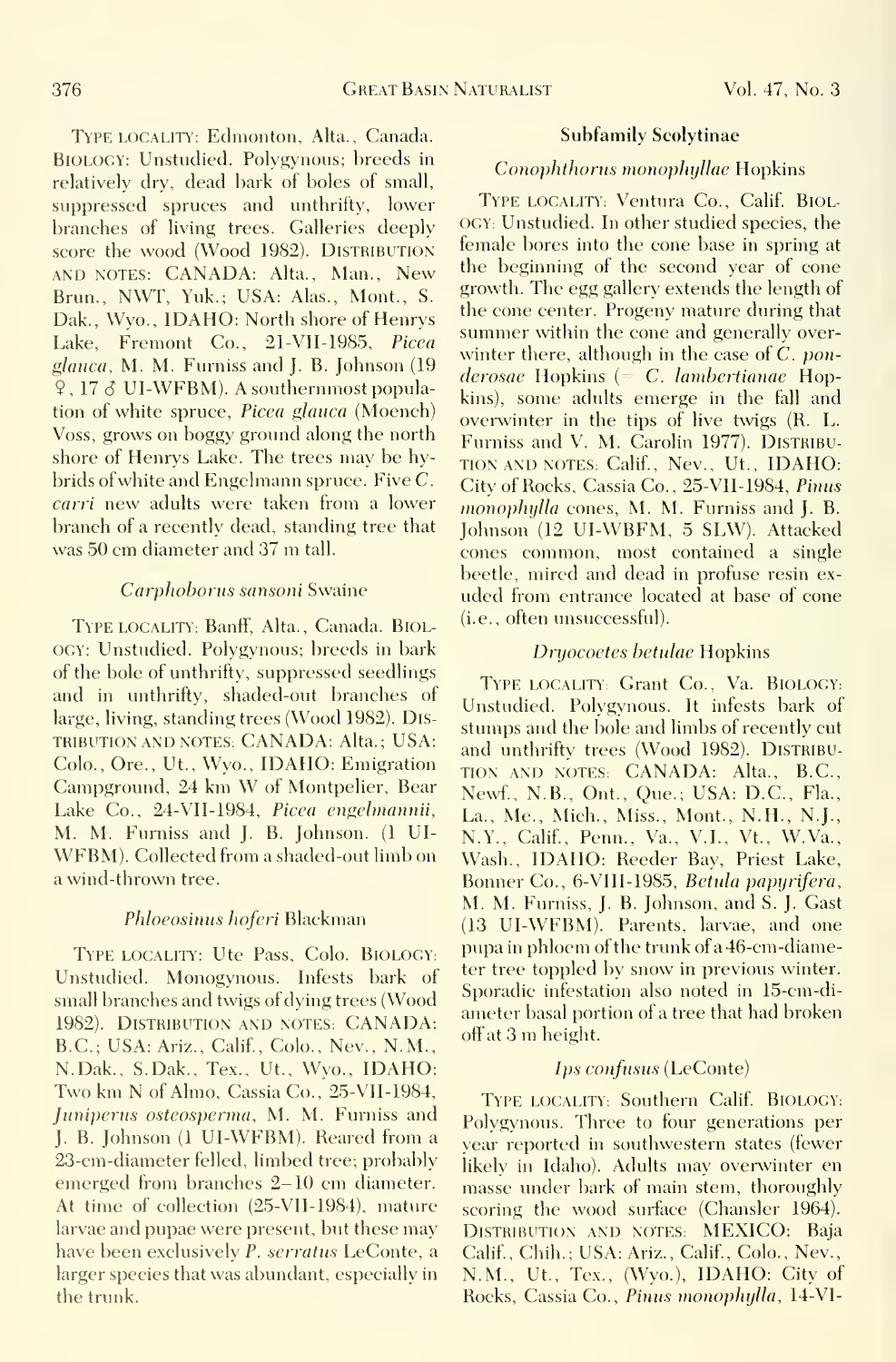1968, W. F. Barr (2 UI-WFBM); same locality, 25-VII-1984, M. M. Furniss and J. B. Johnson (4 UI-WFBM, 3 SLW). Mainly teneral, but some darkened, adults in base of a dead 23-cm-diameter standing tree with bright orange foliage. Some Pityophthorus intermingled; Dendroctonus valens LeConte and Hylurgops porosus LeConte below.

#### Pityophthorus absonus Blackman

Type locality: Mineral King, Calif. BIOL-OGY: Unstudied. Polygynous. Reported fairly common at high elevation (Bright 1981) and infesting small branches and in shaded-out small trees (Wood 1982). DISTRIBUTION AND NOTES: CANADA: Alta., B.C.; USA: Calif., Colo., Mont., Nev., Ut., IDAHO: 16 km E of Wayan, Caribou Co., 21-VII-1984, Abies lasiocarpa, M. M. Furniss and J. B. Johnson (9) UI-WFBM, 2 CNC). Attacking shaded-out, 1-2-cm-diameter branches. Eight km <sup>S</sup> of Old Williamsburg, Caribou Co., 22-VII-I9S4, Abies lasiocarpa, M. M. Furniss and J. B. Cassia Co., 24-VII-1985, Pinus monophylla,<br>Johnson (LUL-WEBM, CNC), Beared from M. M. Furniss and J. B. Johnson (LUI-Johnson (1 UI-WFBM, CNC). Reared from larvae infesting green 0.5-3.5-cm-diameter branches on ground. Six km E of Bostetler Guard Station, Cassia Co., 26-VII-1985, Abies lasiocarpa, M. M. Furniss and J. B. Johnson (1 UI-WFBM). Parent beetles from current-year attacks in 0.8-2.0-cm-diameter branches of 30-cm-basal-diameter dead tree with red foliage. Salmon Mtn., Idaho Co., 18-VII-1985, Abies lasiocarpa, M. M. Furniss and J. B. Johnson (8 UI-WFBM). Top-killed, 10-cm-diameter, 5-m-tall tree.

#### Pityophthorus aquilus Blackman

TYPE LOCALITY: Kaibab National Forest, Ariz. BIOLOGY: Polygynous. Infests lateral branches of lodgepole pine in association with the weevil, Pissodes terminalis Hopping (Colo.). Attack and emergence occur in mid summer (Bright 1981). DISTRIBUTION AND NOTES: CANADA: Alta., B.C., Sask; USA: Ariz., Calif., Colo., Mont., N.M., S.Dak., Ut., Wyo., IDAHO: 6 km E of Bostetler Guard Station, Cassia Co., 26-VII-1985, Pi nus contorta, M. M. Furniss and J. B. Johnson (5 UI-WFBM, <sup>1</sup> CNC). Adults common in current-year egg galleries in 0.8-2.0-cm-diameter branches on a 30-cm-diameter dead, standing tree with red foliage.

## Pityophthorus blandus Blackman

Type locality: Argus Mountains, Calif. BI- OLOGY: Unstudied. Polygynous. Specimens collected from 3-8-cm-diameter branches and tree tops (Wood 1982). DISTRIBUTION: USA: Ariz., Calif., Colo., Nev., Ut., IDAHO: City of Rocks, Cassia Co., 25-VII-1985, Pimis monophylla, M. M. Furniss and J. B. Johnson (10 UI-WFBM, 4 CNC).

#### Pityophthonis deletus LeConte

Type locality: Veta Pass, Colo. BiologY: Unstudied. Polygynous. The species is ex tremely variable and as defined may include more than one species or subspecies (Bright 1981). Distribution and notes: MEXICO: Coah., Dgo.; USA: Ariz., Colo., N.M., S.C, Tex., Ut., Wyo., IDAHO: 23 km N of Montpelier, Bear Lake Co., 23-VII-1984, Pinus flexilis, M. M. Furniss and J. B. Johnson (1) UI-WFBM). Infesting 0.5-1. 0-cm-diameter, shaded-out lower branches. City of Rocks, Cassia Co., 24-VII-1985, Pimis monophylla, WFBM). Parents, larvae, and teneral adults in 0.4-1. 0-cm-diameter twigs with red foliage on live tree. Thirteen km E of Bostetler Guard Station, Cassia Co., 25-VII-1985, Pinus contorta, M. M. Furniss and J. B. Johnson (4) UI-WFBM). In long tunnels running lengthwise in 2-3-mm-diameter twigs with red fo liage, killed by mistletoe.

#### Pityophthorus scalptor Blackman

TYPE LOCALITY: Julian, Calif. BIOLOGY: Unstudied. Polygynous. DISTRIBUTION AND NOTES: CANADA: B.C.; USA: Calif., IDAHO: Plummer, Benewah Co., 28-IV-1985, Pinus ponderosa, M. M. Furniss (2 UI- WFBM). From <sup>a</sup> shaded-out branch with red foliage on a small, live tree.

#### Xyleborinus saxesini (Ratzeburg)

Type locality': Europe. BiologY; The fol lowing is based on Schedl (1962) and Batra (1963). The dwarfed males are flightless and apparently mate with their brood sisters, al though outcrossing may occur rarely when tunnels intersect (or more commonly when males wander from one tunnel entrance to another [S. L. Wood, personal communication]). Male/female ratios range from 1:7 to 1:39. Females construct a 1-mm-diameter,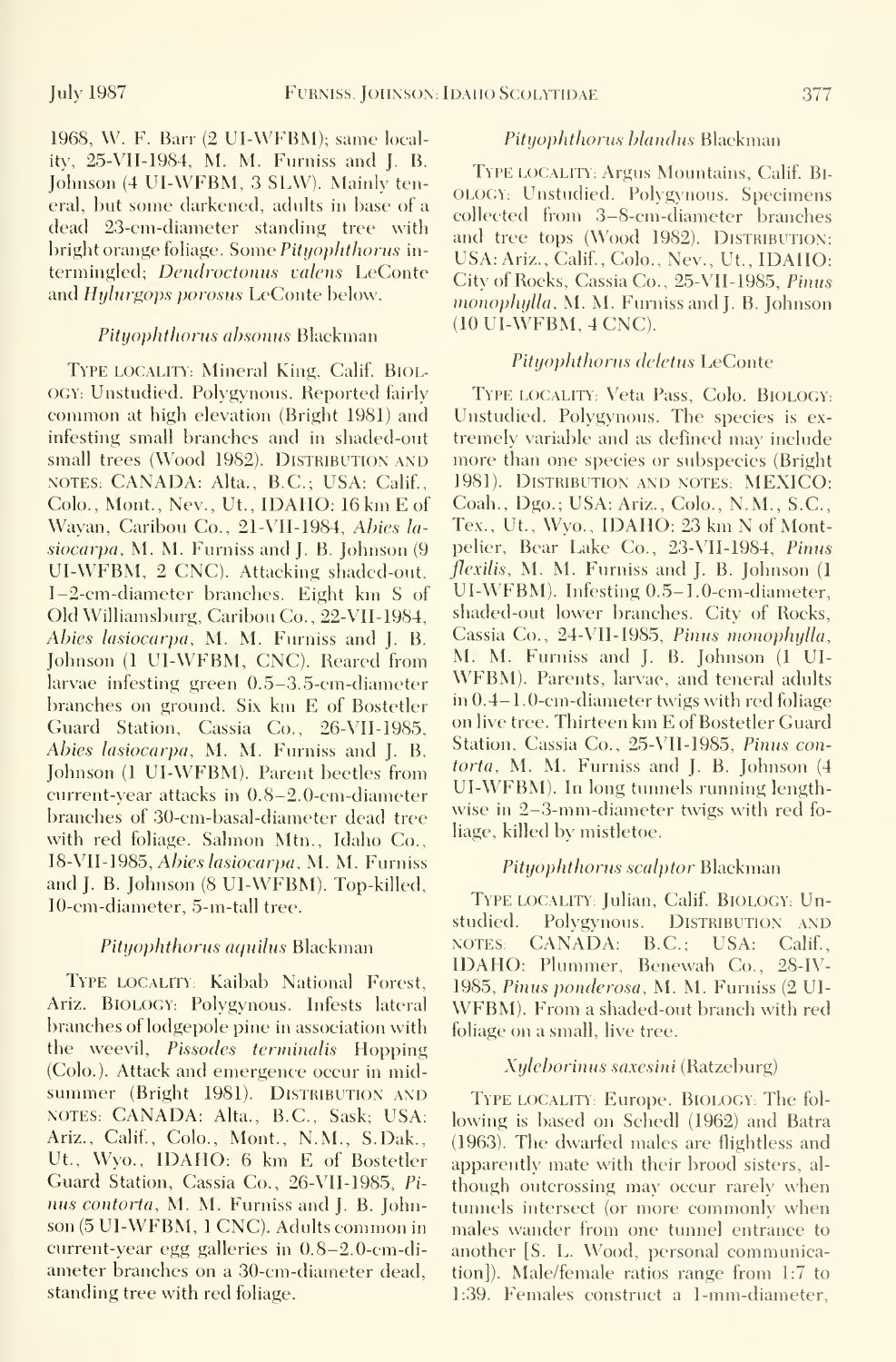3-5-cni-long tunnel radially into stems and large branches of dying or fallen trees. An enlarged cavity (brood chamber) is constructed upward and downward at the end of the tunnel, in which eggs are laid one per niche. Up to 100 eggs are laid per female in groups of  $5-12$ . Larvae feed communally, evidently on the yellowish fungus Ambrosiella sulfurea Batra (Batra 1967) which covers the wall of the brood chamber. DISTRIBUTION AND NOTES: EUROPE, ASIA, AUSTRALIA, AR-GENTINA, BRAZIL, CHILE; CANADA: B.C., Ont.; USA: Ala., Ariz., Ark., Calif., Conn., Del., Fla., Ga., 111., Ind., la., Kan., Ky., La., Me., Md., Mass., Mich., Miss., Mont., N.H., N.J., N.Y., N.C., Ohio, Ore., Penn., S.C, Tenn., Tex., Ut., Va., Wash., IDAHO: Smith Creek, Boundary Co., 8-VI-19S6, Popidus tremuloides, M. M. Furniss and I. B. Johnson (1 9 UI-WFBM). Collected from a larval cradle of a Trypodendron retusum (LeConte) gallery in a 20-cm-diameter, fire-scorched, recently fallen aspen.

## Extensions of Known Geographic Occur rence IN Idaho

### Subfamily Hylesininae

### Alniphagus aspericollis (LeConte)

Type locality; Evidently Santa Barbara, Calif. BIOLOGY: Monogynous. Bivoltine (B.C.); damaged or decadent trees are at tacked by the respective generation in May and during July to early August. The typical galleries are unbranched and extend about 8 cm (2.0-4.5 cm in Idaho), parallel with the stem. Only stems of about 10-cm diameter and larger are usually infested. Susceptible phloem is usually restricted to a narrow zone in dying trees, between the lower, living stem and the dead distal portion. Several successive generations may infest a stem before it is completely killed (Bordon 1969). DISTRIBUtion AND NOTES: CANADA: B.C., USA: Alas., Wash., Ore., Calif., Ut., IDAHO: Webb, Nez Perce Co., 4-X-1951, W. F. Barr (5 UI- WFBM). Povertv Flat, Krassel Ranger District, Valley Co.,  $23$ -IV-1959, Alnus sp., M. M. Furniss (3 UI-WFBM). Deary, Latah Co., l-X-1963, Alnus sp., M. M. Furniss (2 UI-WFBM). Falls Ranger Station, Bonner Co., 29-VI-1967, Alnus sp., M. M. Furniss (1 UI-WFBM). Orofino, Clearwater Co., 15-III-

1983, Alnus sp., B. J. Bentz and M. M. Furniss (5 UI-WFBM). Fiftv-seven km <sup>S</sup> of Salmon, Lemhi Co., 19-VII-1985, Alnus in*cana*, M. M. Furniss and J. B. Johnson  $(21)$ UI-WFBM). Infesting <sup>a</sup> 12-cm-diameter stem; larvae and pupae present. Two km W of Elba, Cassia Co., 25-VII-1985, Alnus sp., M. M. Furniss and J. B. Johnson (4 UI- WFBM). New attacks with only one adult in each; sparse exit holes distally on stem from earlier infestation; larvae (some small) and pu pae in older attacks; galleries in this stem were entirely in bark and did not etch the wood. Priest Lake Ranger Station, Bonner Co., 7- VII-1985, Alnus sp., M. M. Furniss, J. B. Johnson, and S. J. Cast (4 UI-WFBM). At tacking adults onlv, including one to two per attack site. Moose Cr., <sup>8</sup> km WNW of Bovill, Latah Co., 21-VIII-1985, Alnus sp., M. M. Furniss and S. J. Cast (6 UI-WFBM). Three km N of Pinehurst, Valley Co., 10-III-1986, Betula occidentalis, M. M. Furniss  $(3 \, 9, 2 \, 3)$ UI-WFBM). Pairs of beetles in new galleries in green phloem in the base of a25-cm-diameter, progressively dying tree. First record in other than alder. Spread Creek, 6.5 km N of Hwy 2, Boundary Co., 9-VII-1986, Alnus sp., M. M. Furniss and J. B. Johnson (4 UI- WFBM). Taken from base of <sup>a</sup> 15-cm-diameter dead, leafless alder also containing larvae.

### Dendroctonus murrayanae Hopkins

Type locality; Keystone, Wyo. BiologY: Monogynous. Not comprehensively studied. Attacks are restricted to the lower bole near ground; galleries extend 12-20 cm downward to below ground. In Utah, first attacks oc curred in the second week of July; eggs were present from 12 July to 9 Sept., laid in groups of 20 to 50 or more. Larvae mine in congress. One and perhaps <sup>a</sup> partial second generation per year occur in Utah (Wood 1982). Distribution AND NOTES; CANADA: Alta., B.C., Man., Ont.; USA: Colo., Mich., Minn., Mont., Ut., Wvo., IDAHO: (The only published record is "Targhee N. F." [Wood 1982], but we have been unable to locate any so labeled specimens.) Five km SW of Bannock Pass, Lemhi Co., 18-19-VII-1984, Pinus con*torta*, M. M. Furniss and J. B. Johnson  $(9 \, 2, 1)$  $12 \delta$  UI-WFBM). Five *D. murrayanae* galleries, containing <sup>1</sup> dead and 5 live parents, were in the base of a 30-cm-diameter, lightning-struck tree. Two examined galleries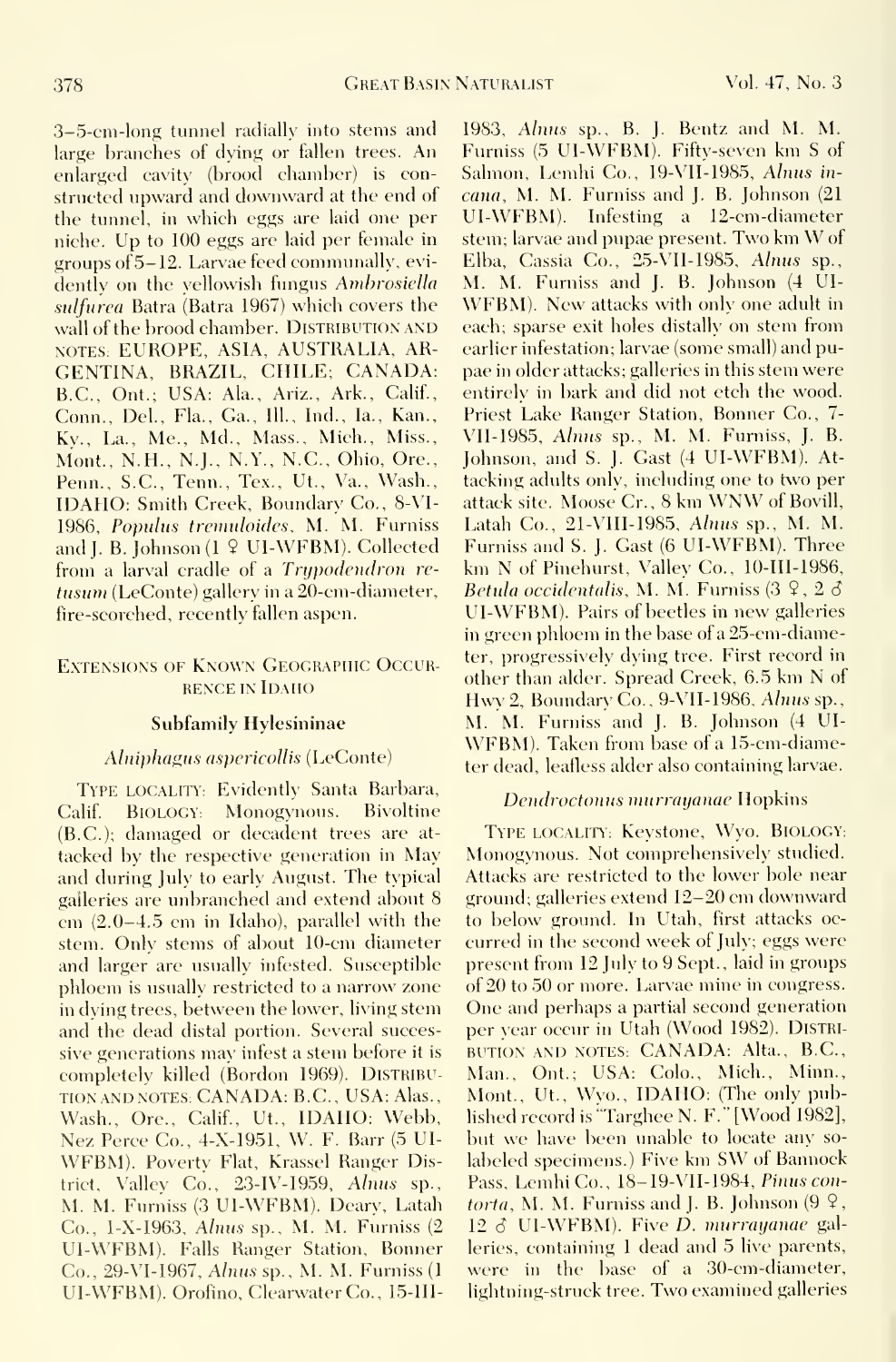had  $7$  and  $23$  larvae, probably in their 3rd instar, aligned en masse, side by side in a rather resinous chamber. Associated insects were: Hylurgops subcostulatus (Mannerheim) in root crown; and Ips mexicanus (Hopkins), Ips latidens (LeConte), and Orthotomicus caelatus (Eichhoff) in the bole. Ips mexicanus was the predominant species throughout the bole above 0.2 ni height. Only one Dendroctonus ponderosae Hopkins gallery occurred in the tree. A second tree, 10-cm basal diameter, girdled 0.2 m above ground by a porcupine, contained 17 D. murrayanae galleries spaced around its circumference. Over 100 live pupae and teneral adults were densely packed in cells in a zone extending from ground level to 5 cm below ground. Three km W of Pass Cr. Summit, Custer Co., 19-VII-1985, Pinus contorta, M. M. Furniss and J. B. Johnson  $(1 \t9, 1 \t3 \tU1-WFBM)$ . A pair of live beetles was taken from a new gallery in the base of a 23-cm-diameter, 9-mtall, straw-colored tree. The entrance was 2.5 cm above ground and had external frass similar to that produced by ips beetles; i.e., not resinous (although most D. murrayanae entrances have a "pitch tube"). The irregular gallery was not of any characteristic shape, but had two arms, 3 cm and 4 cm long, one running outward, then downward, to the left; and the other outward and upward to the right, with a short side branch. No eggs were present. Wind Lake, Clearwater Co., 17-VII-1986, Pinus contorta, M. M. Furniss and E. Christiansen (2 S UI-WFBM). Collected from two current-year galleries 15 cm above ground in a 45-cm-diameter, 22-m-tall, dying tree. Tree crown very sparse, top green, fo liage red on lower branches. Bole sparsely infested by *D. ponderosae* in previous year; few brood survived, but blue stain present. Other scolvtids present in base were *L. mexi*canus and Hylurgops sp.

COMMENTS: We believe that D. murrayanae is kept from abundance in its extensively occurring host (in contrast to D. ponderosae) by the relative scarcity of trees attractive to it and perhaps by some mechanism, such as a pheromone, that largely ex cludes D. murrayanae from P. contorta that are infested with D. ponderosae. We col lected *D. murrayanae* from 4 trees in Idaho, approximately 10 trees in Montana, and <sup>1</sup> in British Columbia, onlv 2 of which (mentioned

above) had a *D. ponderosae* gallery in them. We know of no proven instance of *D*. murrayanae occurring in a P. contorta that was killed by D. ponderosae, although millions of that tree species have been killed in the north ern Rocky Mountains in the past decade, and D. ponderosae has been studied intensively.

## Phloeotribus lecontei Schedl

Type locality': La Veta Pass, Colo. Biology: Monogamous. The male constructs an entrance tunnel and the bases of two egg gal leries that are then completed by the female. The egg galleries run obliquely across the grain of shaded-out branches in merchantable-sized living trees. Adults and larvae may be present throughout the year; overwintering adults may occur in brood galleries, special hibernation or maturation tunnels, or newly formed parental galleries (Wood 1982). DISTRIBUTION AND NOTES: CANADA: Alta., B.C. ; USA: Ariz. , Calif. , Colo. , Mont. , N. M. Ore., Ut., IDAHO: Franklin Co. (Wood 1982). Priest River Experimental Forest, Bonner Co., 28-VI-1967, Pinus monticola, M. M. Furniss (1 UI-WFBM). Herd Lake, Custer Co., 3-IX-1978, Pseudotsuga menziesii, M. M. Furniss (7 UI-WFBM). Eight km S of Red Ives Ranger Station, Shoshone Co., 16-V-1983, Picea engelmannii, M. M. Furniss  $(1 \n9. 2 \n3 \nU I-WFBM)$ . All Idaho specimens were collected or reared from shadedout, 1-2-cm-diameter lower branches of live or freshly killed trees.

#### Subfamily Scolytinae

## Procryphalus mucronatus (LeConte)

TYPE LOCALITY: La Veta Pass, Colo. BIOLogy: Monogynous. Prefers soft, fermenting, dead aspen bark; usually follows primary invasion by Trupophloeus populi Hopkins. The gallery is narrower and the bark overlying the gallery is thicker than that of T. populi and does not split as it does in the case of T. popidi. One and one-half to two annual generations (Utah), overwintering as larvae and adults. Eggs appear in late May (Petty 1977). DISTRIBUTION AND NOTES: CANADA: Alta., B.C.; USA: Alas., Colo., Nev., N.M., Ut., IDAHO: Beaver Canvon, Franklin Basin, Franklin Co. (Wood 1982). Sixteen km E of Wayan, Caribou Co., 22-VII-1984, Populus tremuloides, M. M. Furniss and J. B. Johnson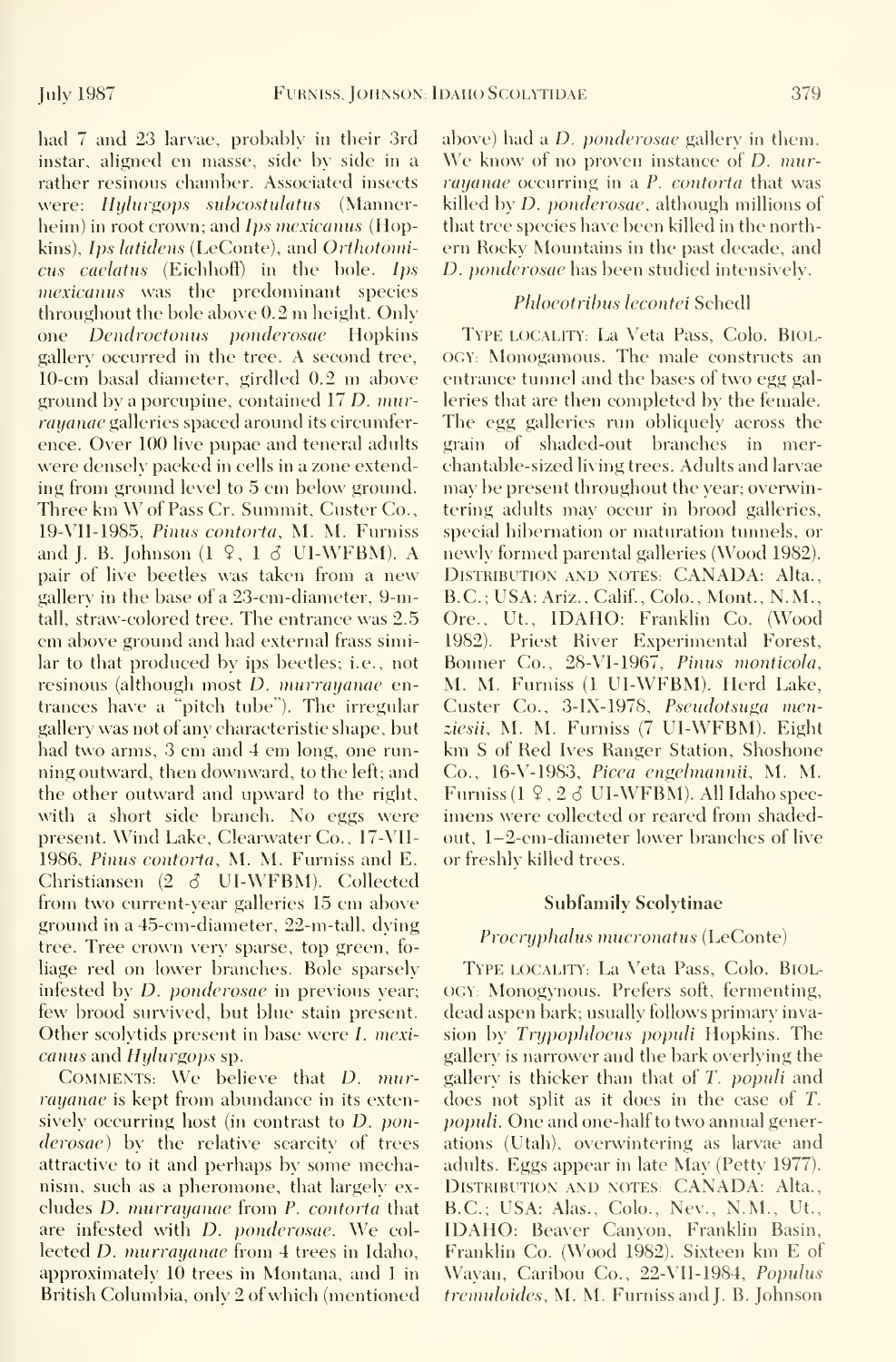(4 UI-WFBM). Infesting a 30-cm-diameter tree without leaves that apparently died in the previous year. Many new adults and some larvae present only in necrotic areas sur rounded by green phloem on trunk within crown, not in branches. Two Mile Canyon Summit, 6.5 km SE of Malad City, Oneida Co., 24-VII-1984, P. tremidoides, M. M. Furniss and J. B. Johnson (4 UI-WFBM). A 25 cm-diameter, 7.6-m-tall tree retaining a few dead leaves, with green bark and moist wood, under attack by many Trypophloeus populi Hopkins and a few Trypodendron retusum (LeConte) on trunk, especially on south as pect. Procryphalus mucronatus infesting crotches of branches 1-3 cm diameter, one gallery per crotch. Henrys Lake, Fremont Co., 21-VII-1985, P. tremidoides, M. M. Furniss and J. B. Johnson (4 UI-WFBM). Ten km SW of Victor, Teton Co., 22-VII-1985, P. tremuloides, M. M. Furniss and J. B. Johnson (2 UI-WFBM). Six km N of Moscow, Latah Co., 22-VIII-1985, P. tremidoides, M. M. Furniss (4 UI-WFBM). Spread Cr., 6.5 km N of Hwy 2, Boundary Co., 9-VII-1986, P. tremuloides, M. M. Furniss and J. B. Johnson (12 UI-WFBM). Larvae and pupae present in necrotic area surrounded by green phloem in 8-10-cm-diameter portion of stem of tree with dead top and sparse foliage on lower branches. A few new tunnels of T. retusum in base.

## Trypophloeus populi Hopkins

Type locality; Williams, Ariz. BiOLOGY: The monogamous female excavates an irregular, 2-cm-long gallery just beneath the bark surface of stems or branches of standing, unhealthy, or dying trees. The galleries and lar val mines do not show on the inner surface of the bark. One to one and one-half generations per year occur in Utah, overwintering as lar vae; eggs are present in July (Petty 1977). Distribution and notes: CANADA: Man., N.B., Sask.; USA: Ariz., Colo., Nev., Ut., IDAHO: South Mtn., Owyhee Co., 1-IX- 1958, Popidus tremidoides, M. M. Furniss (10 UI-WFBM). Two Mile Canvon Summit, 6.5 km SE of Malad City, Oneida Co., 24-VII-1984, P. tremuloides, M. M. Furniss and J. B. Johnson (4 UI-WFBM); see notes for Pro cryphalus mucronatus, this date. Hwy 31, <sup>10</sup> km SW of Victor, Teton Co., 22-VII-1984, P. tremuloides, M. M. Furniss and J. B. Johnson (4 UI-WFBM).

### Xylehorus dispar (Fabricius)

Type locality': Germany. BiologY; Infests unthrifty or injured limbs and stems 5-cm diameter and larger. The female tunnels radially into the xylem for 1-3 cm, then constructs two transverse galleries (that may spiral in small branches). The longitudinal galleries may branch in a fashion similar to the original pair (Wood 1982). The female parent carries an ambrosia fungus, Monilia Candida Hartig, which grows on the wall of her gallery and which is probably a major source of food for her brood (Batra 1963). In British Columbia the beetle has one generation per year, attack ing in mid-April. Adults require exposure to cold (overwinter) before emerging in March and April. The sex ratio is 2.2 females per male. The male is dwarfed and incapable of flight. Related species have the capability of reproducing females sexually or males parthenogenetically (Mathers 1940). DISTRIbution AND NOTES: EUROPE; CANADA: B.C., N.S., Ont.; USA: DC, Me., Md., Mass., Mich.. N.C., N.J., N.Y., Ohio, Ore., Penn., R.I., Ut., Va., Wash., W.V., IDAHO (listed alphabeticallv by county): Adams Co.: Council, 4-VI-1982, Ulmus pumila, C. Gibson (lost). Benewah Co.: Plummer, 13-28-IV and 7-14-VII-1977, flight trap, M. M. Furniss (2 UI-WFBM); St. Maries (1 UI-WFBM); St. Maries, 31-V-1960, prune {Primus sp.), R. W. Portman (4 UI-WFBM). Boise Co.: Mile High, ll-VI-1974, UV-light, G. A. Shook (2 UI-WFBM). Bonner Co.: Priest River Experimental Forest, 5-VIII-1985, Alnus sp., M. M. Furniss, J. B. Johnson, and S. J. Cast (1 9 UI-WFBM). Infesting <sup>a</sup> mostly dead alder stem of 13-cm diameter. Two km E of Nordman, 6-VIII-1985, Betula paperyfera, S. J. Gast, M. M. Furniss, and I. B. Johnson  $(11 \, 9, 1)$  $2\delta$  UI-WFBM). Parents (no brood) attacking 5.0-7.6-cm-diameter portion of stem of a pa per birch of 10-cm basal diameter. Foliage discolored, dying. Fall Creek, Boundary Co., 7-VI-1986, Betula paperyfera, M. M. Furniss and I. B. Johnson  $(2 \nsubseteq$  UI-WFBM). Tunneling in 2.5-6.0-cm-diameter portion of stem of a 15-cm-diameter pushed-over birch. Green leaves sprouting on stem below the dead, in fested portion. Trypodendron hetulae Swaine tunnels abundant in part of stem containing X. dispar. Clearwater Co.: Orofino, 17-IV-1952, W. F. Barr (1 UI-WFBM). Orofino, 10-VII-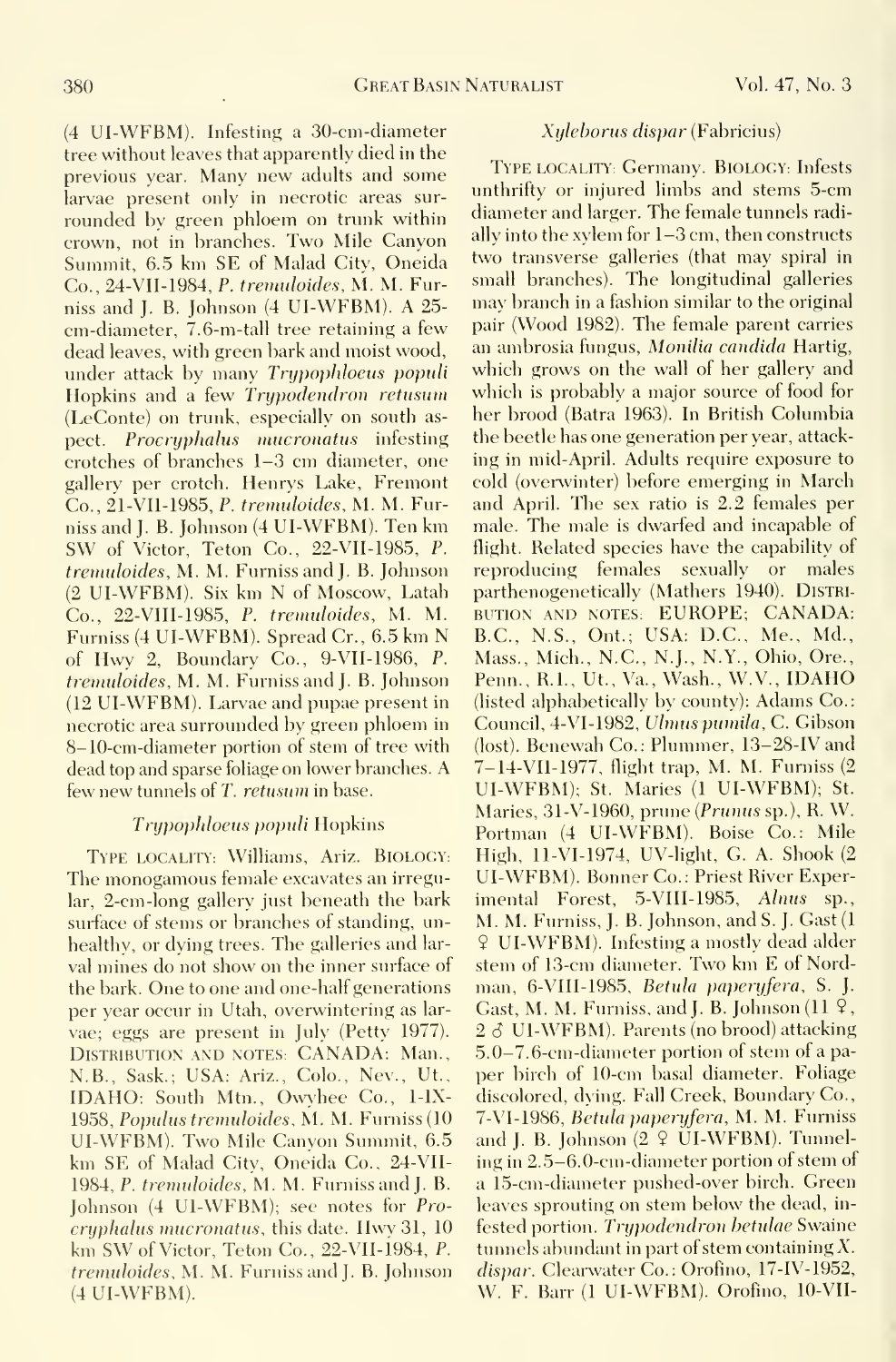1977, Juglons nigra (4 WSU). Gem Co.: Emmett, 21-VII-1954, cherry (Prunus sp.), H. C. Manis (I UI-WFBM). Kootenai Co.: Coeur d'Alene, 4-VI-1942, prune (Prunus sp.). H. E. Shull (4 UI-WFBM). Carlin Bav, Lake Coeur d'Alene, 26-V-1948 (I UI-WFBM). Deception Creek Experimental Forest, 18-VI to 24-IX-1968, flight trap, M. M. Furniss (1 Ul-WFBM). Harrison, 10- V-1969, Malus sp., Davis (1 UI-WFBM). Twelve km N of Worley, 7-V11I-1985, Popnlns tremnloidcs, M. M. Furniss, J. B. Johnson, and S. J. Gast  $(2 \, 2 \, 3 \, 11-WFBM)$ . Infesting lower stem of a dying 25-cm-diameter aspen, also infested with T. retusum. Latah Co.: Moscow Mtn., 9-1X-1947, W. F. Barr (1 UI-WFBM). Sixteen km E of Bovill, 16-V-1948, W. F. Barr (1 Ul-WFBM). Moscow Mtn., 13-VHI-I970, Salix sconlcri ana, M. M. Furniss (12 Ul-WFBM). Nez Perce Co.: Myrtle, 5-V1-1955, W. F. Barr (1 UI-WFBM). Lewiston, 27-IV-1983, Cornus, D. White (3 UI-WFBM).

COMMENTS: Xyleborus dispar is native to Europe. It was reported in the West (Clarke Co., Wash.) in 1901. The earliest Idaho col lection known to us is 1942 (Coeur d'Alene). It infests a wide range of unrelated angiosperms, including fruit trees and ornamentals. It may not yet have reached its eventual distribution in Idaho and may become increasingly important. It merits intensive study.

## Xyleborns intrnsus Blandford

Type locality'; San Geronimo, Guatemala. BiOLOGV: Unstudied. Attacks base of recently killed, standing trees in which decay is well underway, at or near ground level (Wood 1982). Male undescribed. Distribution: MEXICO: Chih., D.F., Dgo., Jal., Mex., Mor., Oax., Pue.; GUATEMALA: San Geronimo; HONDURAS: Zamorano; CAN-ADA: B.C.; USA: Ariz., Gal., Col., D.C., Md., Mont., N.C., N.M., Ore., Penn., S.C, S.D., Ut., Va., IDAHO: Stone Airport, Boise River, Ada Co., l-VHl-1977, ex poplar bark, A. D. Allen (1 A. D. Allen). "Moscow Mts." (Wood 1982). Ten km <sup>S</sup> of Howe, Butte Co., 18-Vni-1983, Pscndotsnga menziesii, J. B. Johnson and F. M. Merickel (656 UI- WFBM). Reared from <sup>a</sup> rotting stump also occupied by leafcutter bees.

#### Idaho SCOLYTIDAE

| HYLESININAE<br>Hylastini                       | Abundance <sup>3</sup> |  |
|------------------------------------------------|------------------------|--|
| Scierus annectens LeConte                      | U                      |  |
| Scierus pubescens Swaine                       | R                      |  |
| Hylurgops porosus (LeConte)                    | C                      |  |
| Hylurgops reticulatus Wood                     | U                      |  |
| Hylurgops rugipennis pinifex (Fitch)           | $\overline{C}$         |  |
| Hylurgops s. subcostulatus (Mannerheim)        | $\overline{C}$         |  |
| Hylastes gracilis LeConte                      | U                      |  |
| Hylastes longicollis Swaine                    | C                      |  |
| <i>Hylastes macer</i> LeConte                  | U                      |  |
| <i>Hylastes nigrinus</i> (Mannerheim)          | U                      |  |
| <b>Hylastes ruber Swaine</b>                   | U                      |  |
| Hylastes tenuis Eichhoff                       |                        |  |
|                                                | $\mathbb{R}$           |  |
| Hylesinini                                     |                        |  |
| Hylastinus obscurus (Marsham)                  | U                      |  |
| Alniphagus aspericollis (LeConte)              | U                      |  |
| Tomicini                                       |                        |  |
| Xylechinus montanus Blackman                   | R                      |  |
| Pseudohylesinus dispar pullatus Blackman       | U                      |  |
| Pseudohylesinus granulatus (LeConte)           | U                      |  |
| Pseudolujlesinus n. nebulosus (LeConte)        | C                      |  |
| Pseudoliylesinus sericeus (Mannerheim)         | $\mathbb{R}$           |  |
| Dendroctonus brevicomis LeConte                | C                      |  |
| Dendroctonus murrayanae Hopkins                | R                      |  |
| Dendroctonus ponderosae Hopkins                | C                      |  |
| Dendroctonus pseudotsugae Hopkins              | C                      |  |
| Dendroctonus rufipennis (Kirby)                | C                      |  |
| Dendroctonus valens LeConte                    | C                      |  |
| Phloeotribini                                  |                        |  |
| Phloeotribus lecontei Schedl                   | U                      |  |
| Phloeosinini                                   |                        |  |
| Phloeosinus hoferi Blackman                    | R                      |  |
| <i>Phloeosinus keeni</i> Blackman              | U                      |  |
| Phloeosinus punctatus LeConte                  | C                      |  |
| Phloeosinus scopulorum neomexicanus Blackman R |                        |  |
| <i>Phloeosinus serratus</i> (LeConte)          | U                      |  |
| Hypoborini                                     |                        |  |
| Chaetophloeus heterodoxus (Casey)              | U                      |  |
| Polygraphini                                   |                        |  |
| Carphoborus carri Swaine                       | R                      |  |
| Carphoborus pinicolens Wood                    | R                      |  |
| Carphoborus ponderosae Swaine                  | $\mathbb{R}$           |  |
| Carphoborus sansoni Swaine                     | R                      |  |
| Polygraphus rufipennis (Kirby)                 | $\overline{C}$         |  |
| <b>SCOLYTINAE</b>                              |                        |  |
| Scolytini                                      |                        |  |
|                                                |                        |  |
| S <i>colutus laricis</i> Blackman              | С                      |  |
| Scolytus monticolae Swaine                     | C                      |  |
| <i>Scolytus multistriatus (Marsham)</i>        | U                      |  |
| Scolytus opacus Blackman                       | C                      |  |
| Scolytus piceae (Swaine)                       | U                      |  |
| Scolytus praeceps LeConte                      | R                      |  |
| Scolytus rugulosus (Müller)                    | $\mathcal{C}$          |  |
| Scolytus subscaber LeConte                     | $\mathbb{R}$           |  |
| <i>Scolutus tsugae Swa</i> ine                 | C                      |  |
| Scolytus unispinosus LeConte                   | $\overline{C}$         |  |
| Scolytus ventralis LeConte                     | $\mathcal{C}$          |  |
| Crypturgini                                    |                        |  |
| Crypturgus borealis Swaine                     | U                      |  |

 $R =$  rare (5 or fewer collections), U uncommon (6–14 collections), C common ( <sup>15</sup> or more collections).